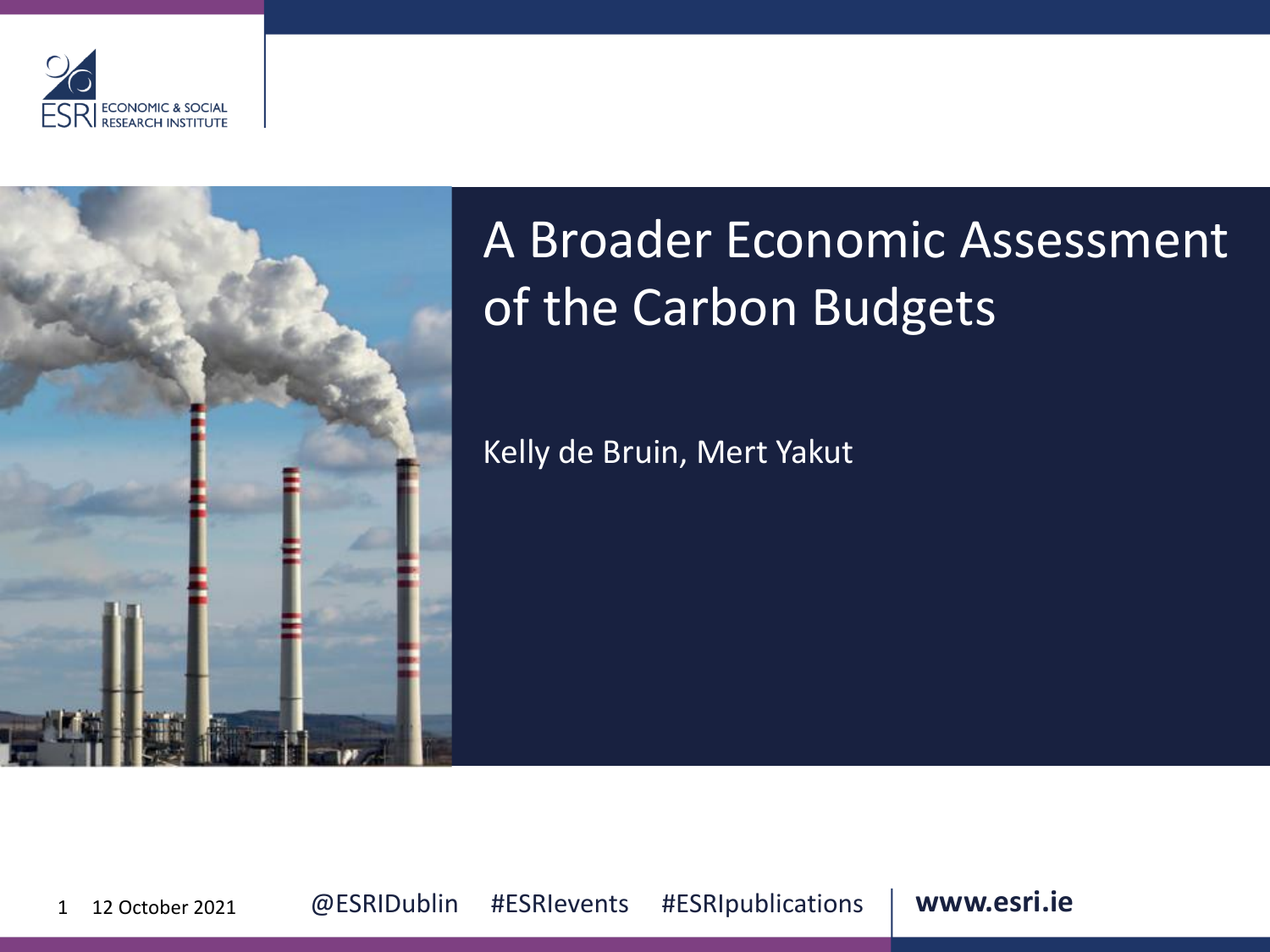

#### Introduction

- We aim to create a better understanding of the potential secondary, macro economic and distributional impacts of the carbon budgets
- Our work is still under way
- We hope to present more detailed results next week
- This presentation introduces the background and describes our approach and some initial high level results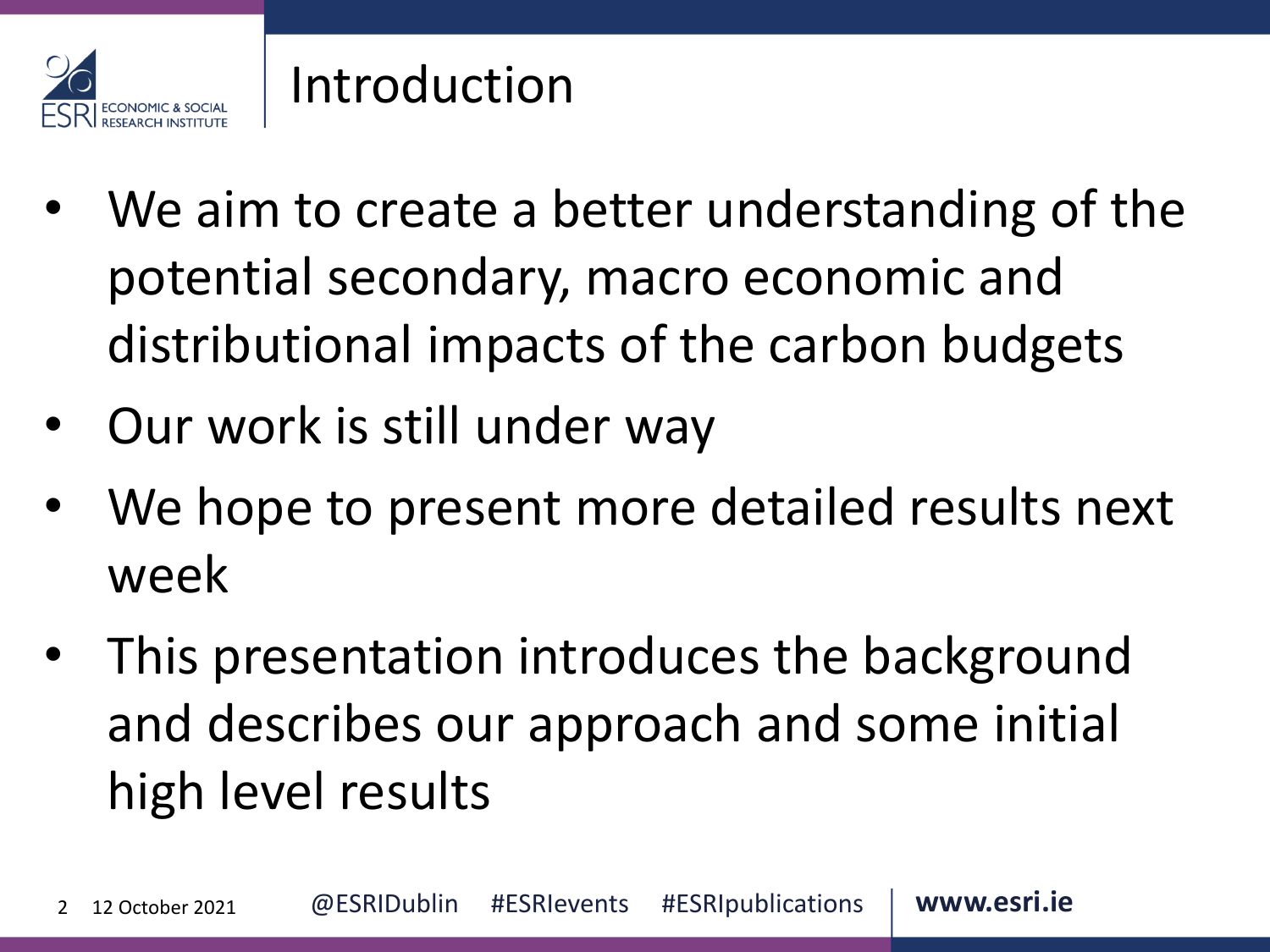

### Economics of Carbon Budgets

- How can we transition to a low carbon economy at the **least overall economic cost**?
- How can we ensure a smooth and **societally accepted** transition?
- How can we **finance** a transition?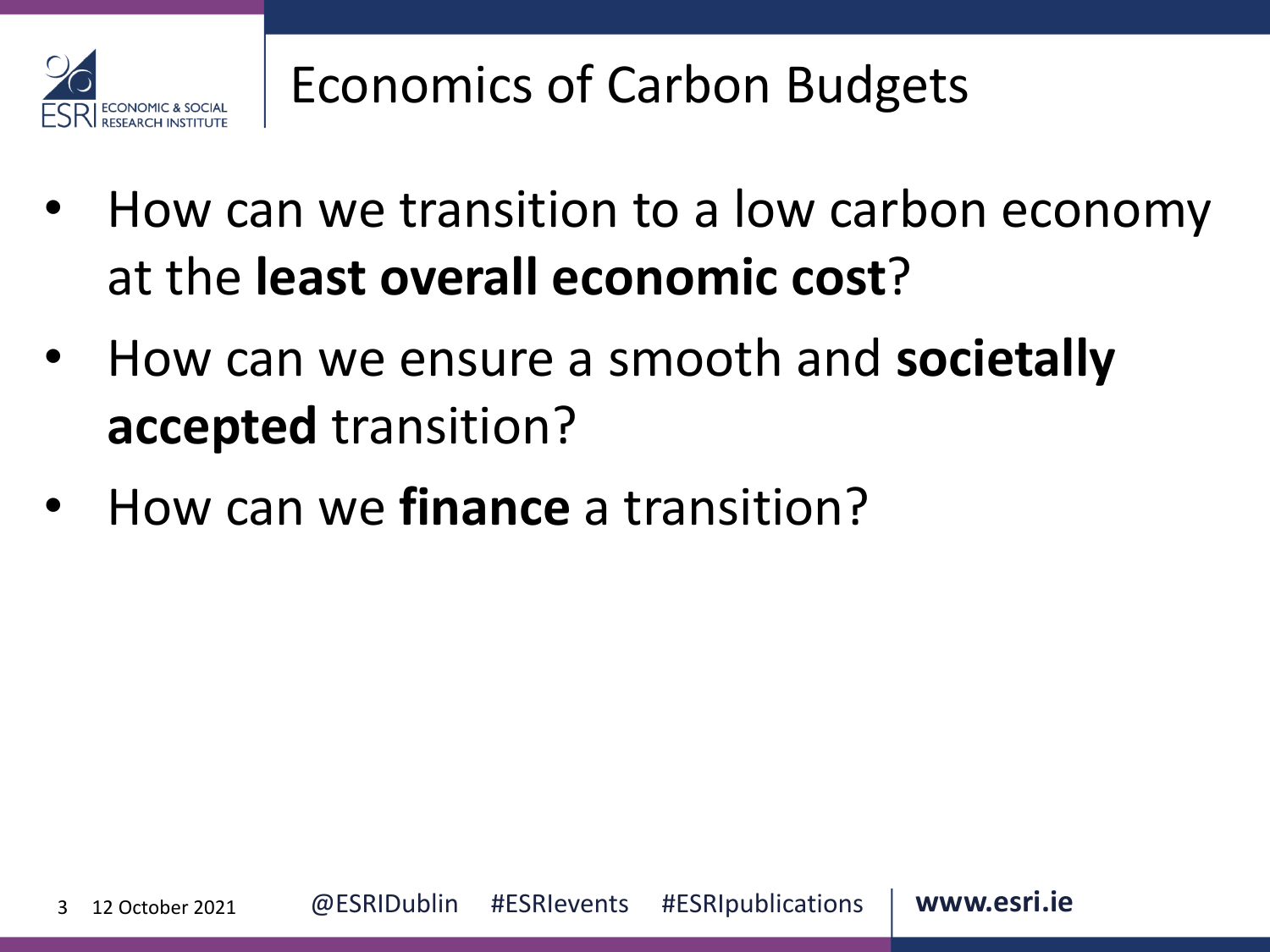

#### UCC TIM model

- The **UCC TIM** model is a highly detailed bottom up engineering model
- Gives insights to what is **technologically**  possible
- Reduces emissions at the **least cost** (from a technological point of view)
- Answers how we can transition at the least cost based on **system costs**.
- This is the first **essential** assessment needed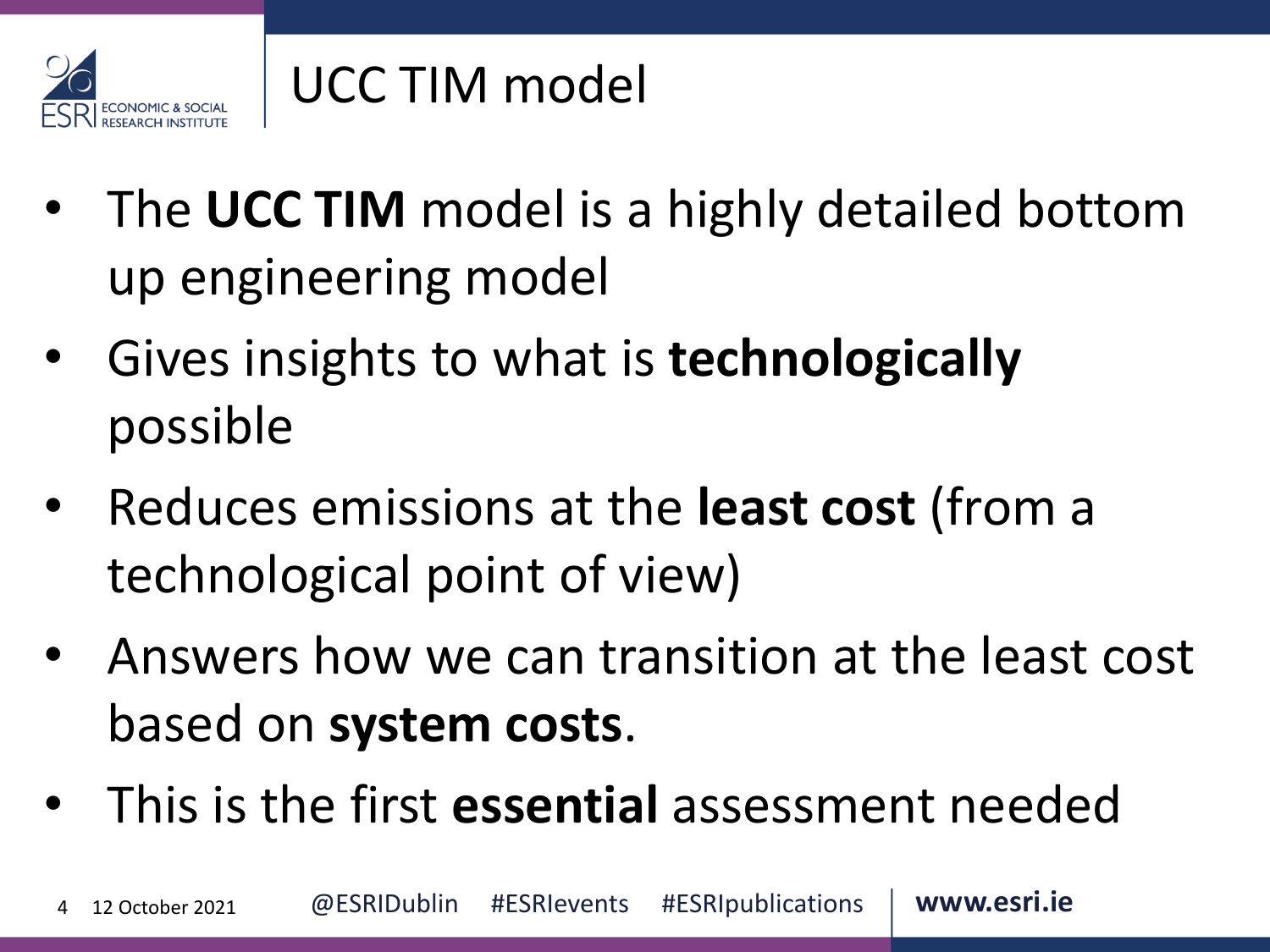

# "Economic " optimal transition

To understand a least cost transition in terms of our economy and society we need to also understand:

#### • **Secondary impacts**

- Sectoral shifts
	- Secondary impacts on non-core sectors, labour market
- Behavioural responses
	- Consumption changes in reaction to prices
- Interaction with other climate policies such as carbon tax
- **Financing**
	- **How do we pay** for this? Borrowing? Increased taxation? Decreased spending on other goods and services? What will the impacts of that be?

#### • **Overall economic impacts**

• Including secondary impacts and financing impacts

#### • **Social/economic feasibility**

- Can society adapt within the timeframes of TIM
	- Can consumers shift to EVs at the pace needed?
	- Can additional expenditures be absorbed?
	- Can the construction sector meet demand?
- How are the costs distributed across society (sectors, households)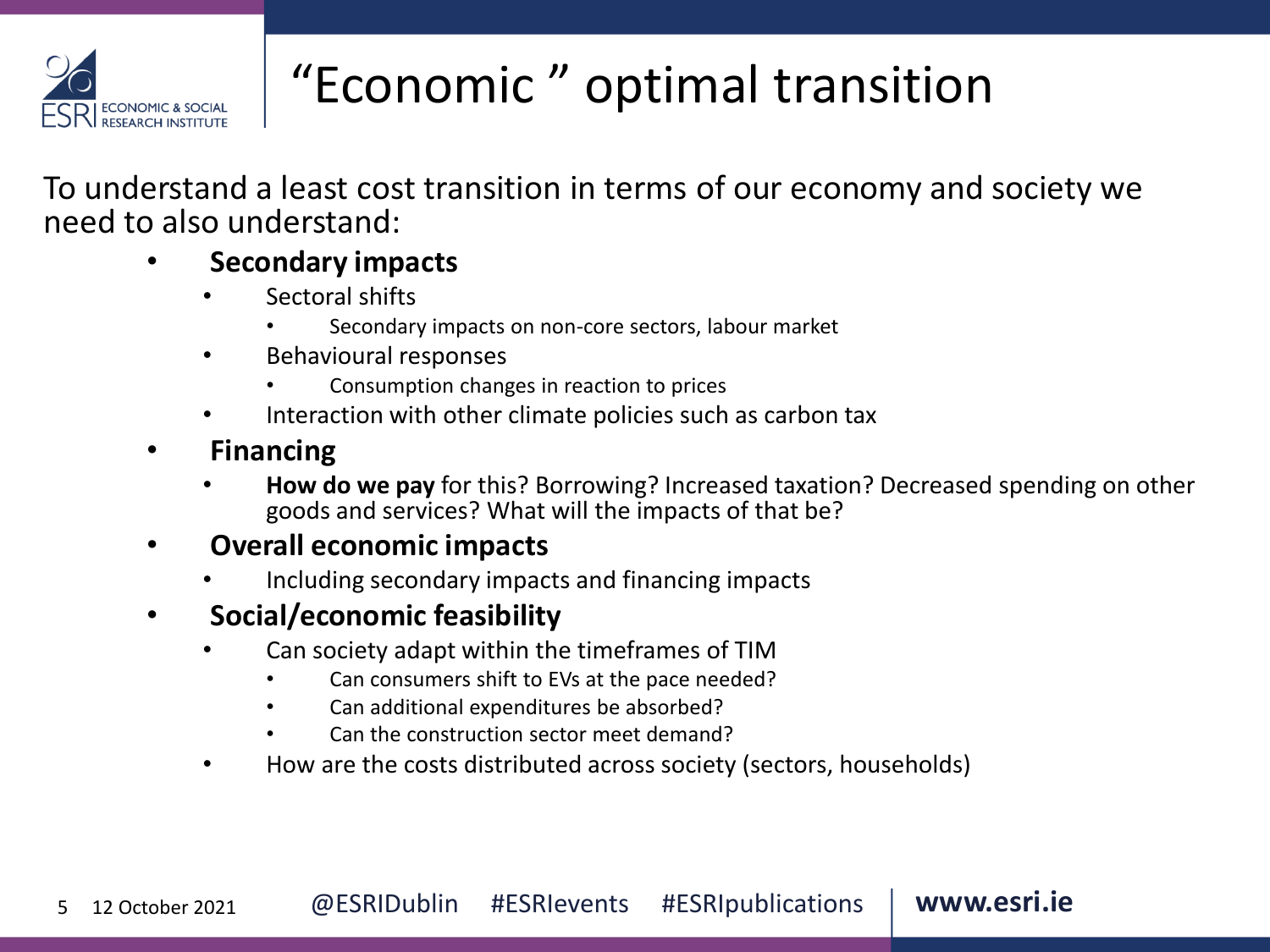

# "Economic " optimal transition

- A complete analysis of carbon budgets in this sense is extremely complex and time consuming
- We approach this by:
	- An investigation into **secondary** (sector level and HH level, carbon tax) impacts with the **I3E model** of:
		- **Funding investments**
		- **Expansion of Electricity sector**
		- **EVs and Retrofits**
	- **A33E61**: 33% reduction agriculture, 66% energy
	- **A51E51**: 51% reduction agriculture, 51% energy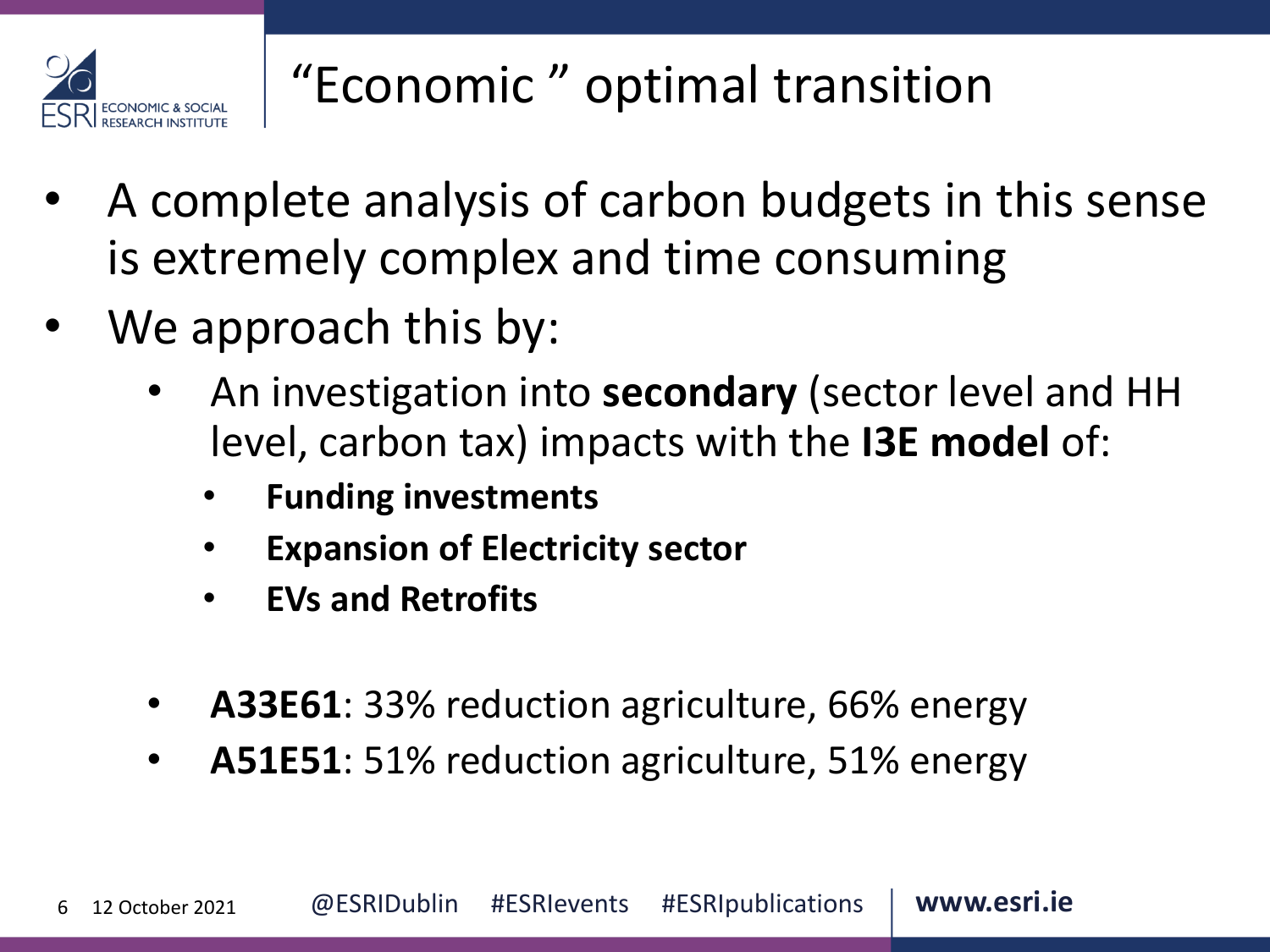

# Core Elements of the TIM Carbon Budgets

- **Power**
	- Large increase in renewable power (wind, solar), increase in natural gas in the short run
- **Transport**
	- Electricity, Hydrogen and CNG replace diesel and petrol
	- By 2030 42% of the cars on the road are electric, by 2035 80% in A33E61
- **Residential**
	- 213 000 retrofits in 2025, 329 000 in 2030 in A33E61
	- Energy efficiency improvements and shift to electricity
- **Production** 
	- Increased use of electricity, ambient heat, biomass and biogas
	- Decreased use of natural gas
- **Agriculture**
	- Shifts from natural gas to biogas (for a decade)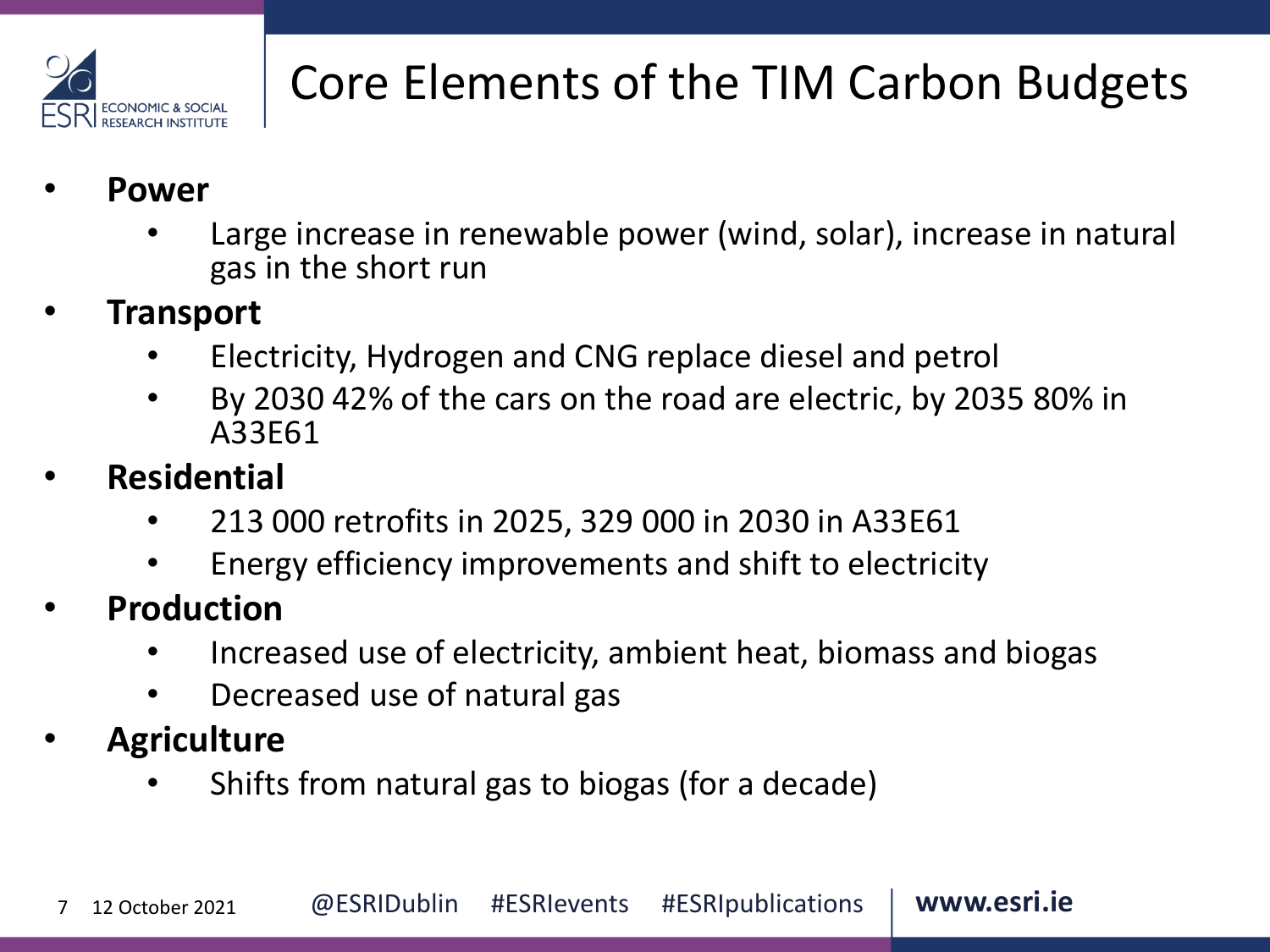

## Core Elements of the TIM Carbon Budgets

| MIn $\epsilon$ annual    | 2018           | 2025   |        | 2030   |        |
|--------------------------|----------------|--------|--------|--------|--------|
|                          |                | A51E51 | A33E61 | A51E51 | A33E61 |
| <b>Total Investments</b> | $\overline{4}$ | 3,693  | 4,120  | 7,829  | 10,250 |
| Power                    |                | 1,223  | 1,352  | 2,678  | 2,712  |
| Residential              | $\mathbf 1$    | 1,207  | 1,389  | 2,079  | 2,484  |
| Transport                | 2,443          | 3,933  | 4,010  | 6,177  | 9,202  |
| <b>Total</b>             | 8,786          | 13,071 | 13,651 | 18,203 | 21,437 |

- Additional annual investments of up to **€10 billion** will be needed by 2030
- High costs to power, transport and residential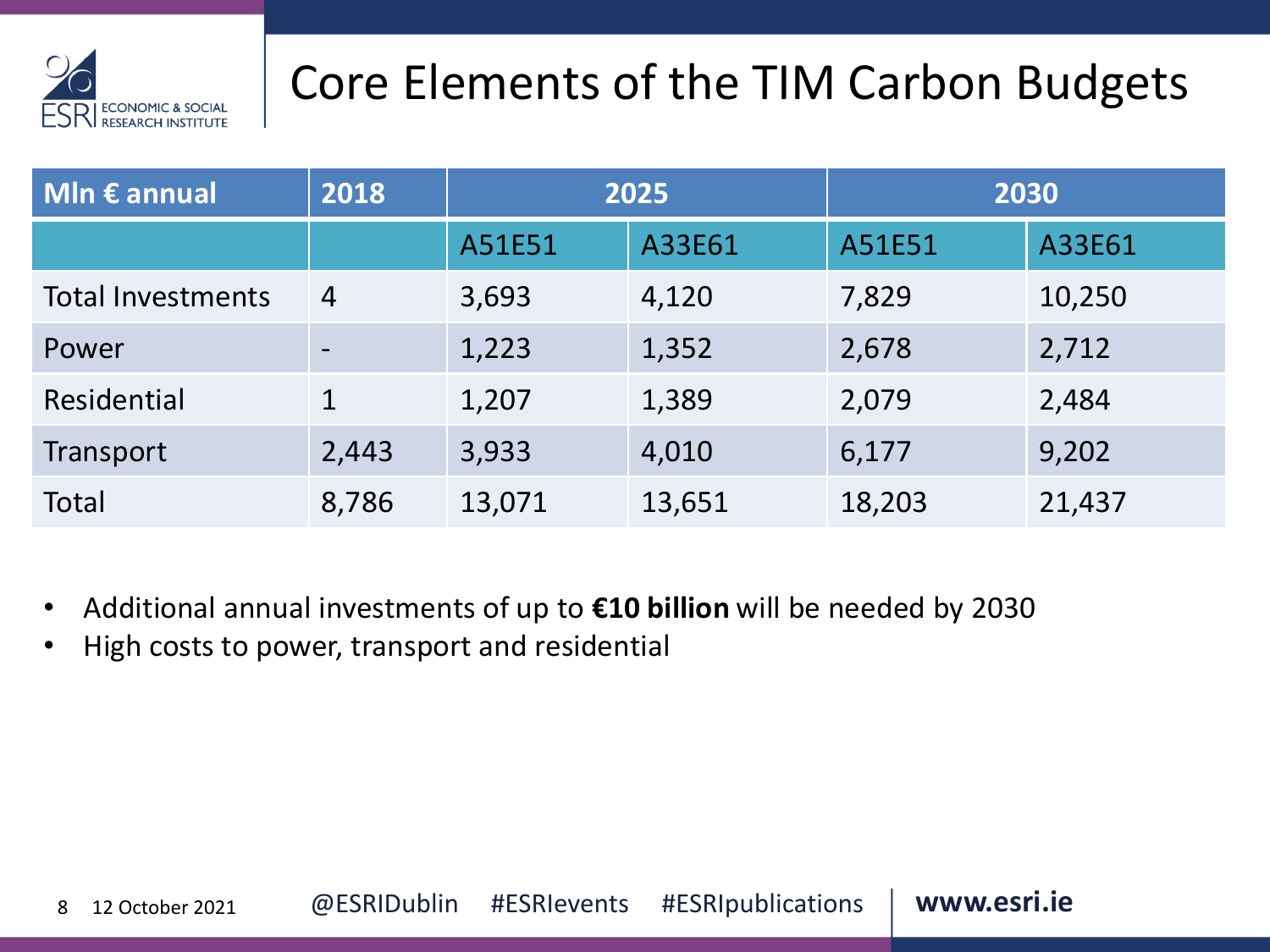



#### Retrofits and EVs

9 12 October 2021 @ ESRIDublin #ESRIevents #ESRIpublications | **www.esri.ie**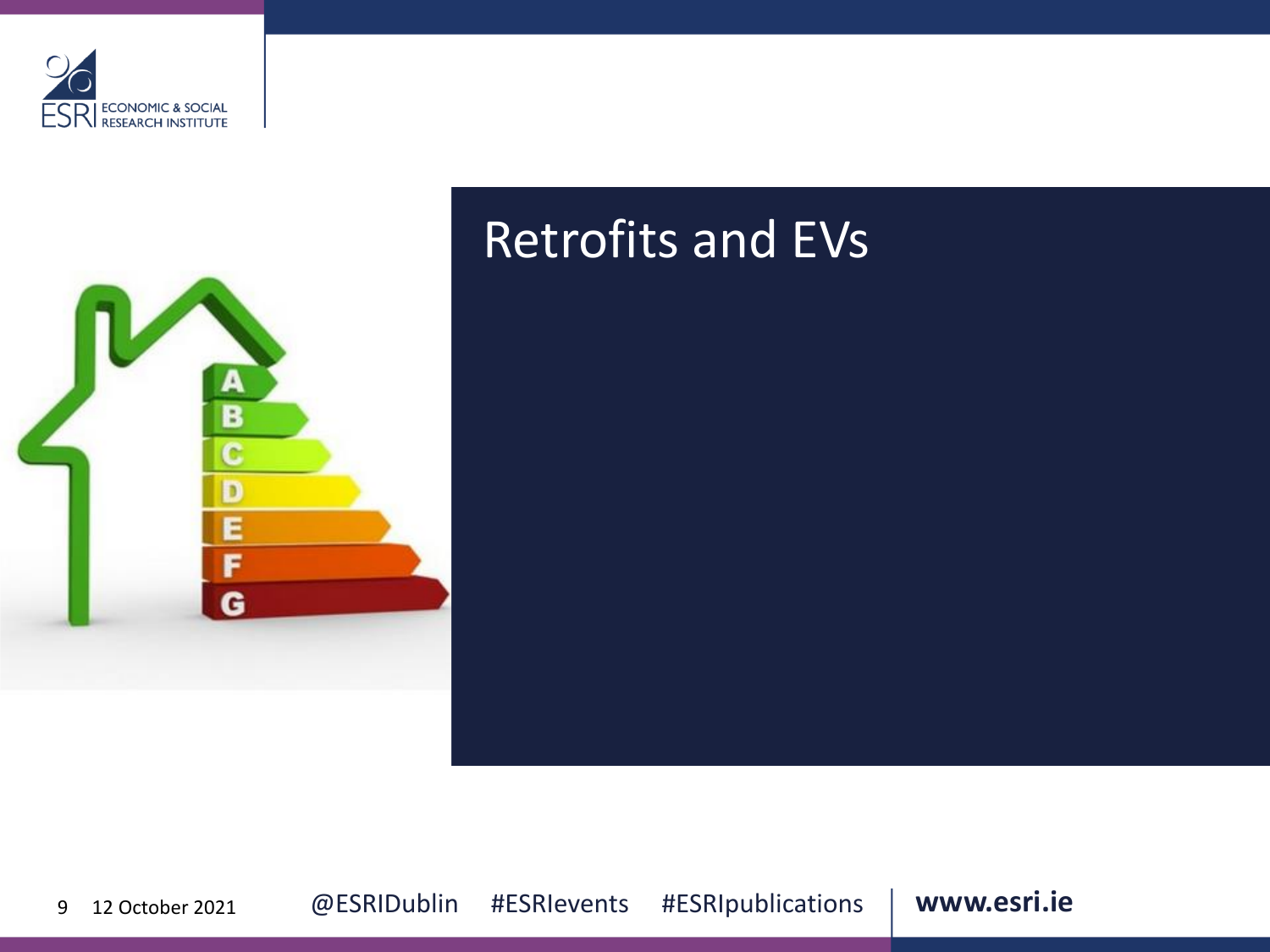

#### Retrofits and EVs

- Investments in retrofits and EVs will have various **secondary** economic impacts:
	- Increase in HH **spending** stimulating economic activity in Ireland (and abroad)
	- Decreases in **consumption** of other goods and services (decrease in VA and employment)
	- Decrease in HH **savings** leading to decreases in investments elsewhere (corporate level)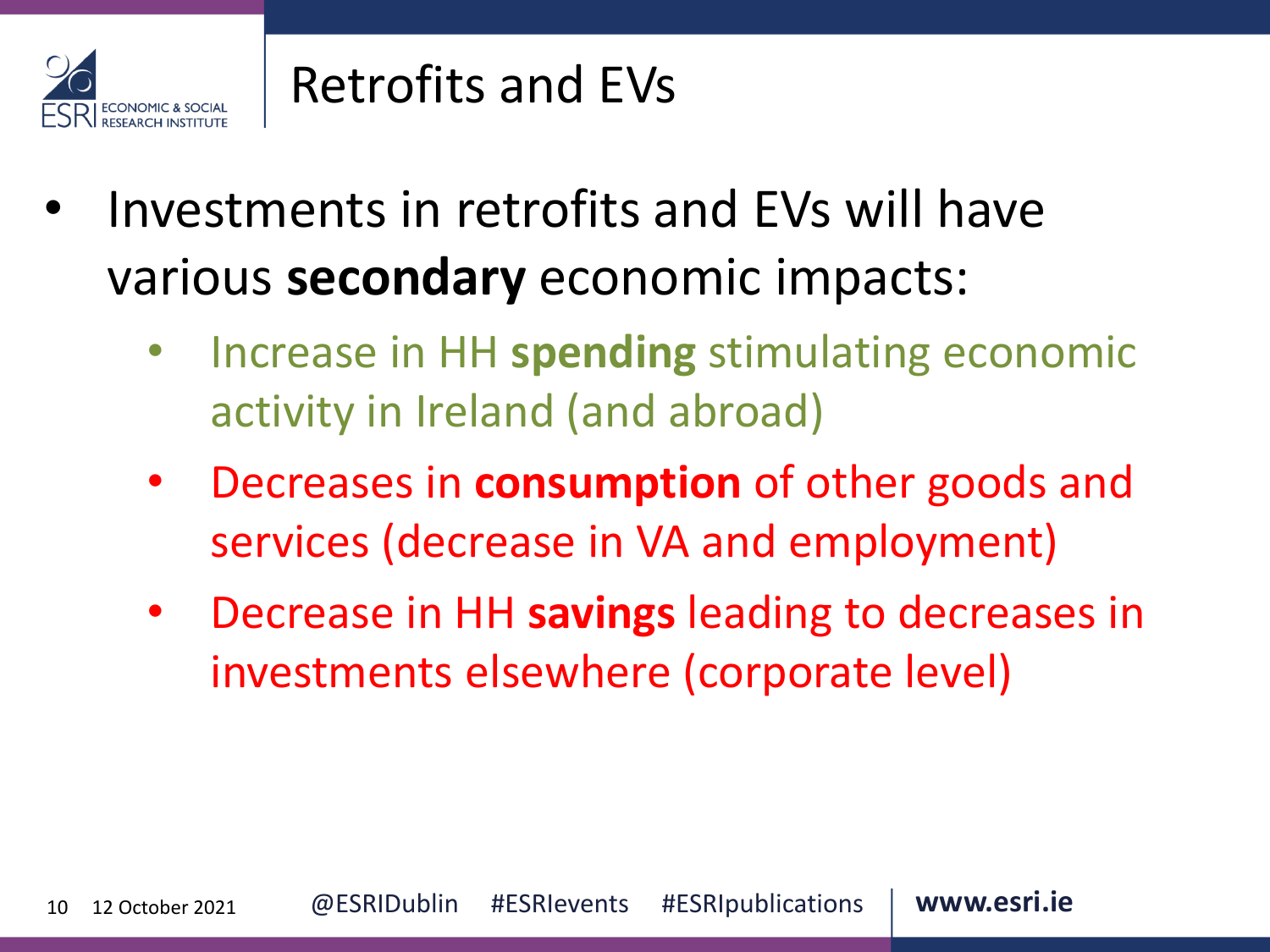

### Retrofits and EVS

- EVs are **not** produced in Ireland
- Heat Pumps are to a large extent **imported**
- Construction sector is **overheating**

# We examine the impacts with the I3E (preliminary results)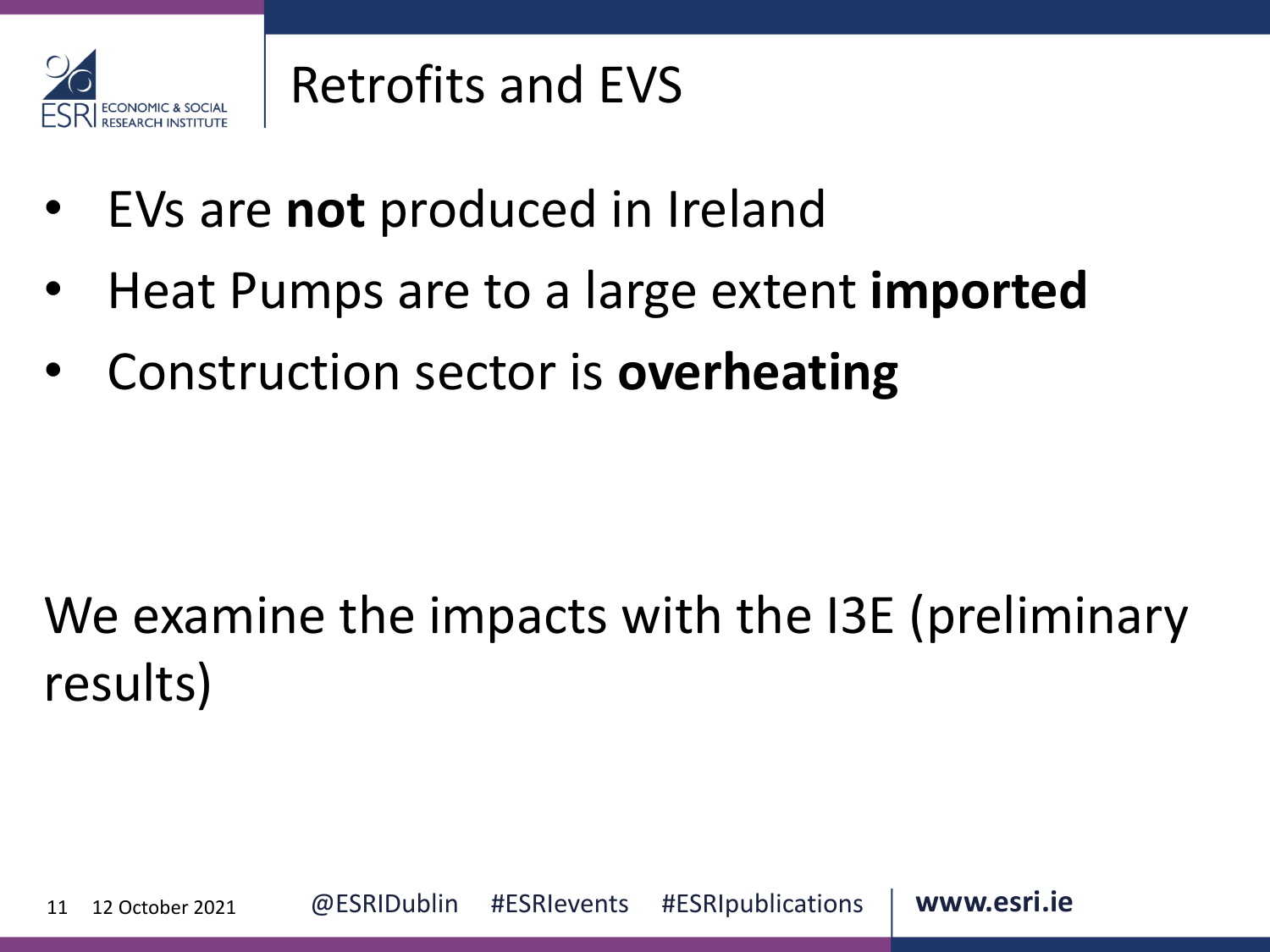

### The I3E model

- Ireland Environment, Energy and Economy model
- <https://www.esri.ie/current-research/the-i3e-model>
- Dynamic Computable General Equilibrium model
- **Features**
	- Detailed representation of **production sectors** (34 sectors)
	- Detailed representation of **consumption goods** and services (39 commodities)
	- Inclusion of explicit **carbon commodities**
	- **Emissions** from combustion (ETS and non-ETS)
	- Detailed modelling of **government** sector
	- **Households** specification with 10 representative household groups (5 urban, 5 rural)
	- 3 **labour** types: low, medium and high skilled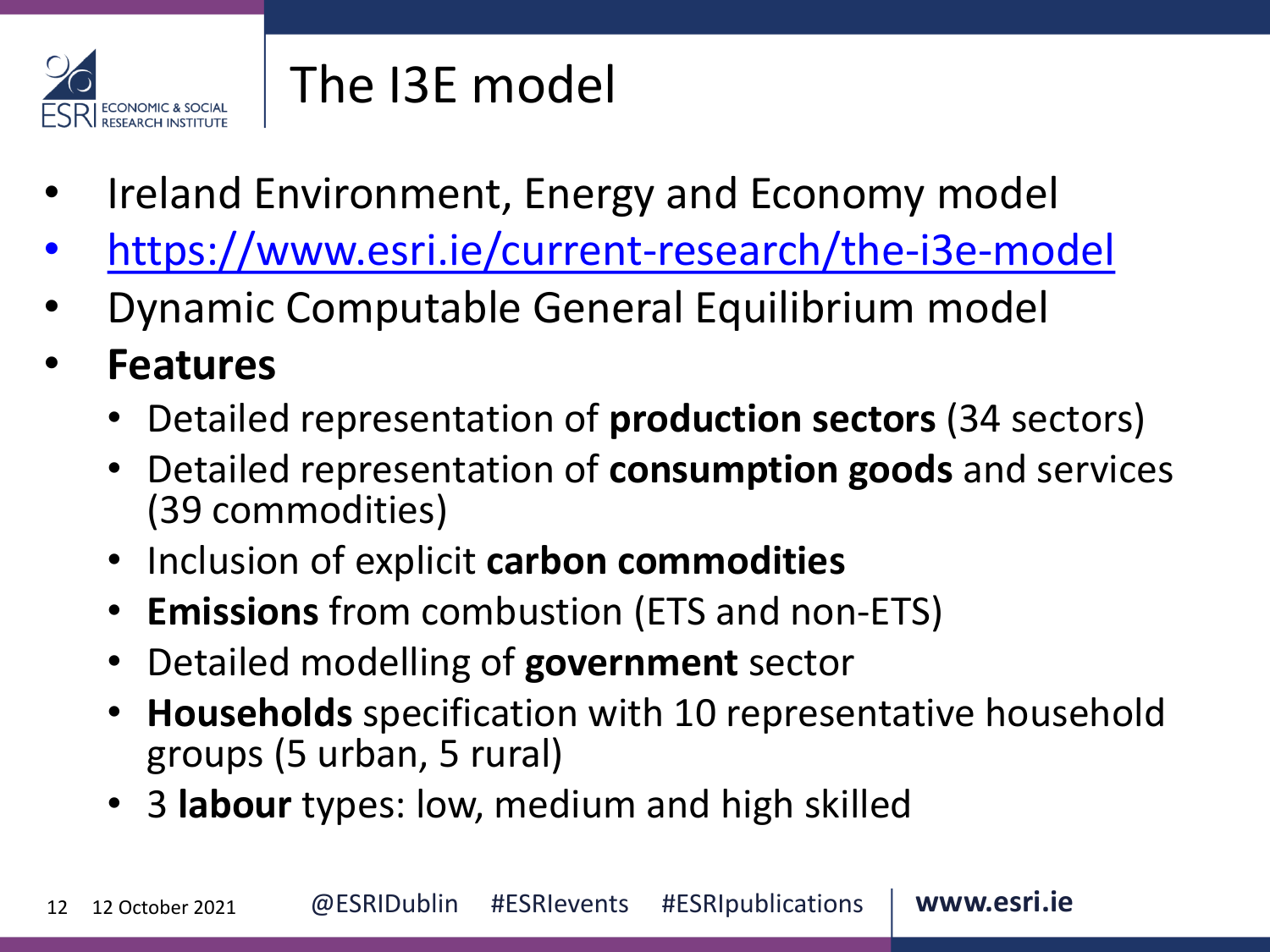

@ ESRIDublin #ESRIevents #ESRIpublications | www.esri.ie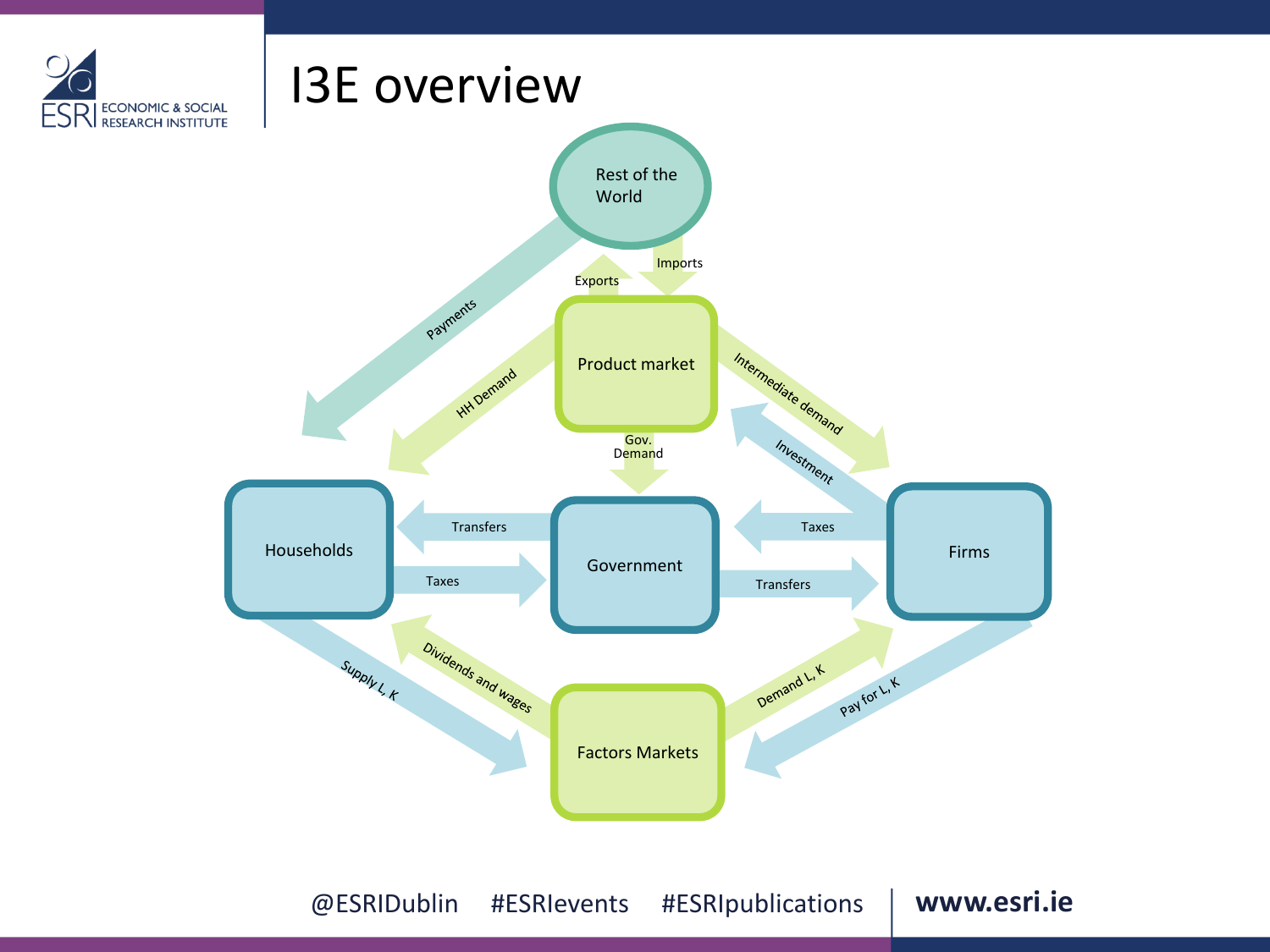

## Retrofits and EVs in I3E

- Assume a **Carbon tax** reaching **100€** in 2030
- **A33E61** TIM scenario
- Include **COVID-19** impacts
- We assume government **co-funds** retrofits of HH by 25%
- We do not fully capture the investments needed in power generation and hence underestimate the costs of electricity
- Results should be interpreted **with caution**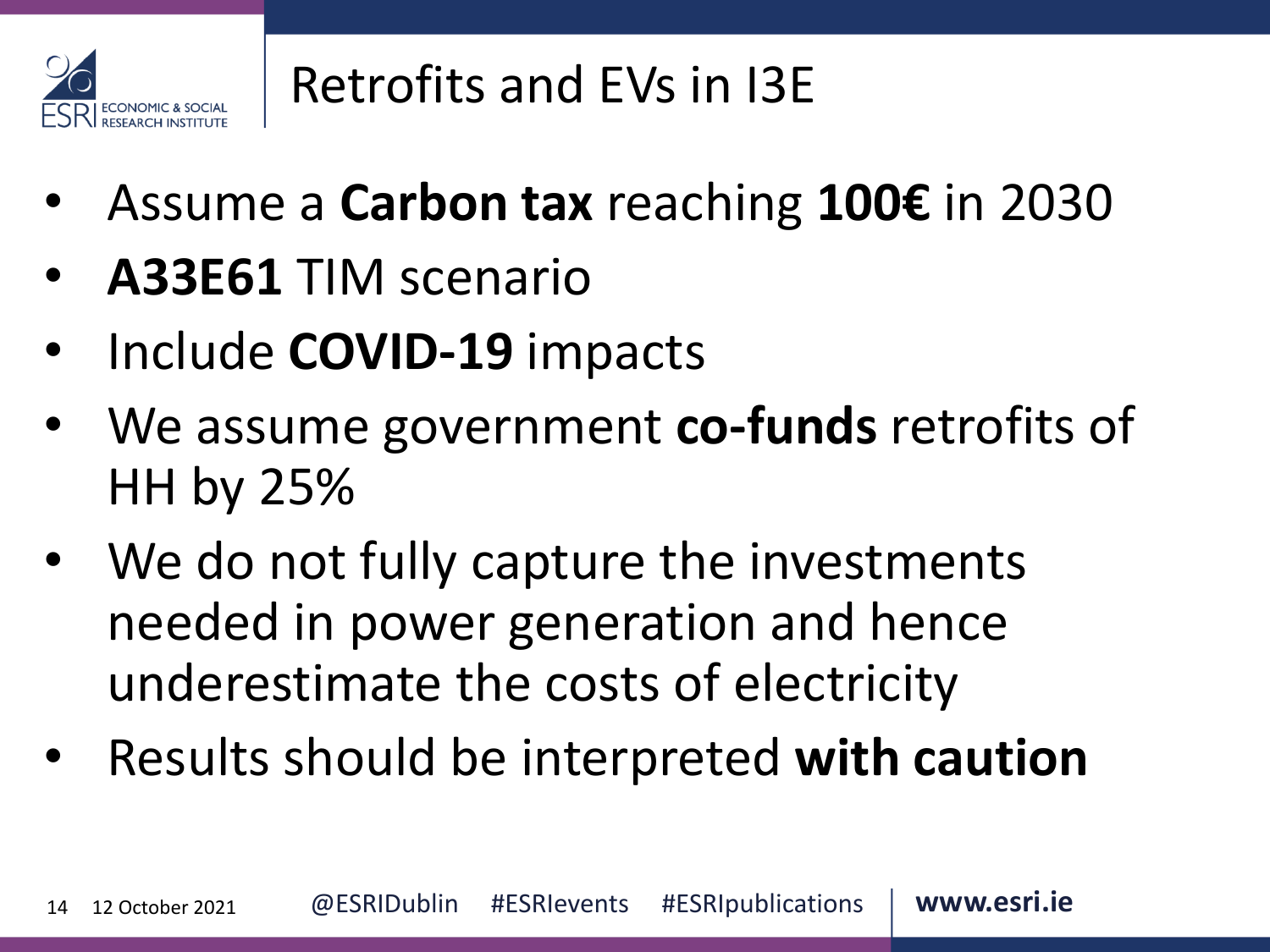

- Our result show that the **carbon tax** has a dampening effect on the economy (without revenue recycling)
- Introducing carbon reduction measures such as EVs and RF will significantly **reduce** this taxation impacts
- However, there are relative **winners** and **losers**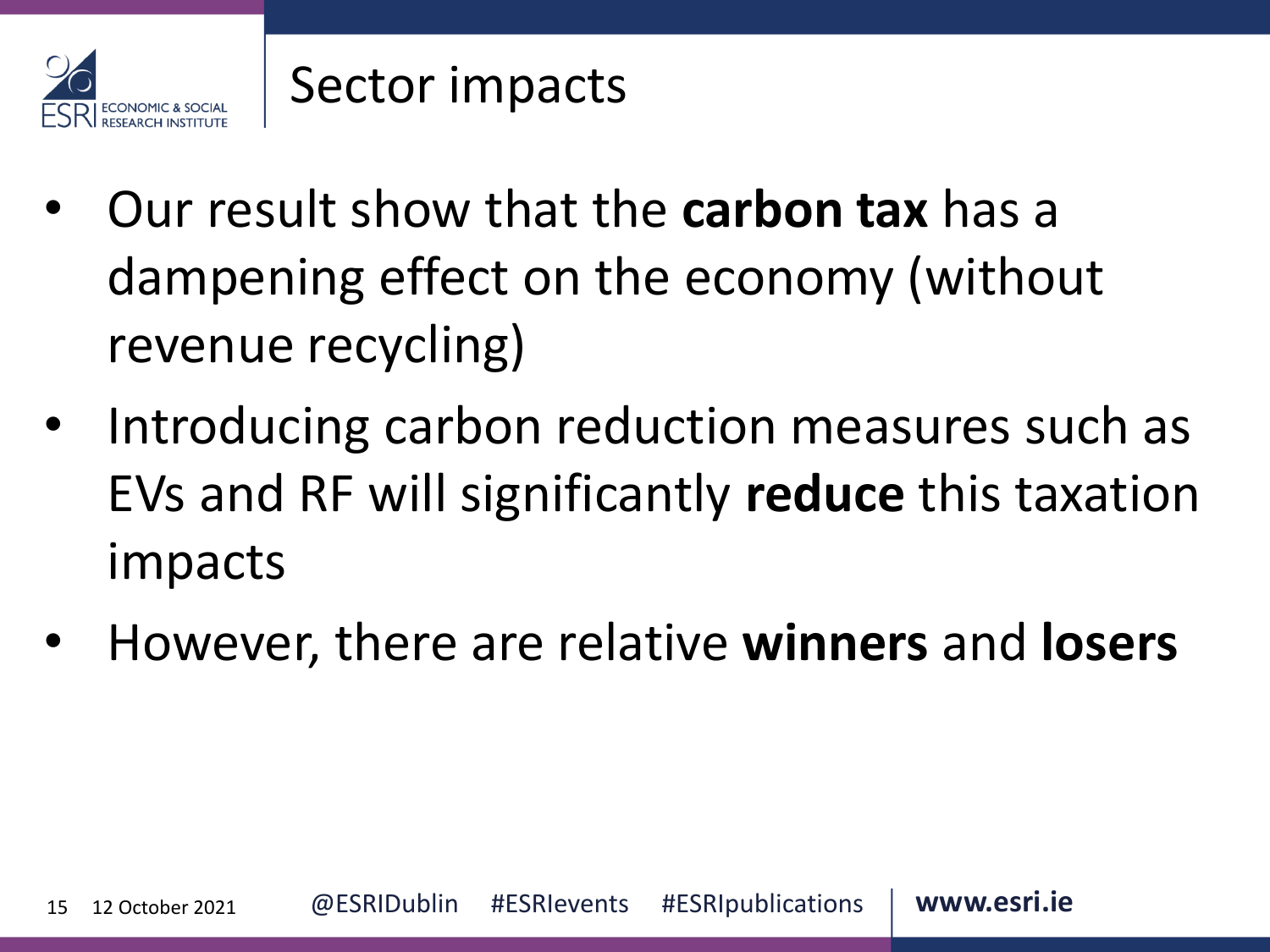

#### Sector Impacts

- Relatively **negatively** impacted sectors due to **carbon tax**:
	- **Electricity**
	- **Transport**
	- **Construction**
	- Mining
	- Petroleum
	- Certain Manufacturing (metals, rubber and plastic)
- Additional Impacts of EVs and Retrofits
	- **Negative**
		- Petroleum
	- **Positive**
		- **Electricity**
		- **Construction**
		- Transportation (only slightly)
		- Manufacturing (especially: High tech products and Transportation equipment)
- Across services and manufacturing impacts differ considerably across subsectors depending on the connection to these main impacted sectors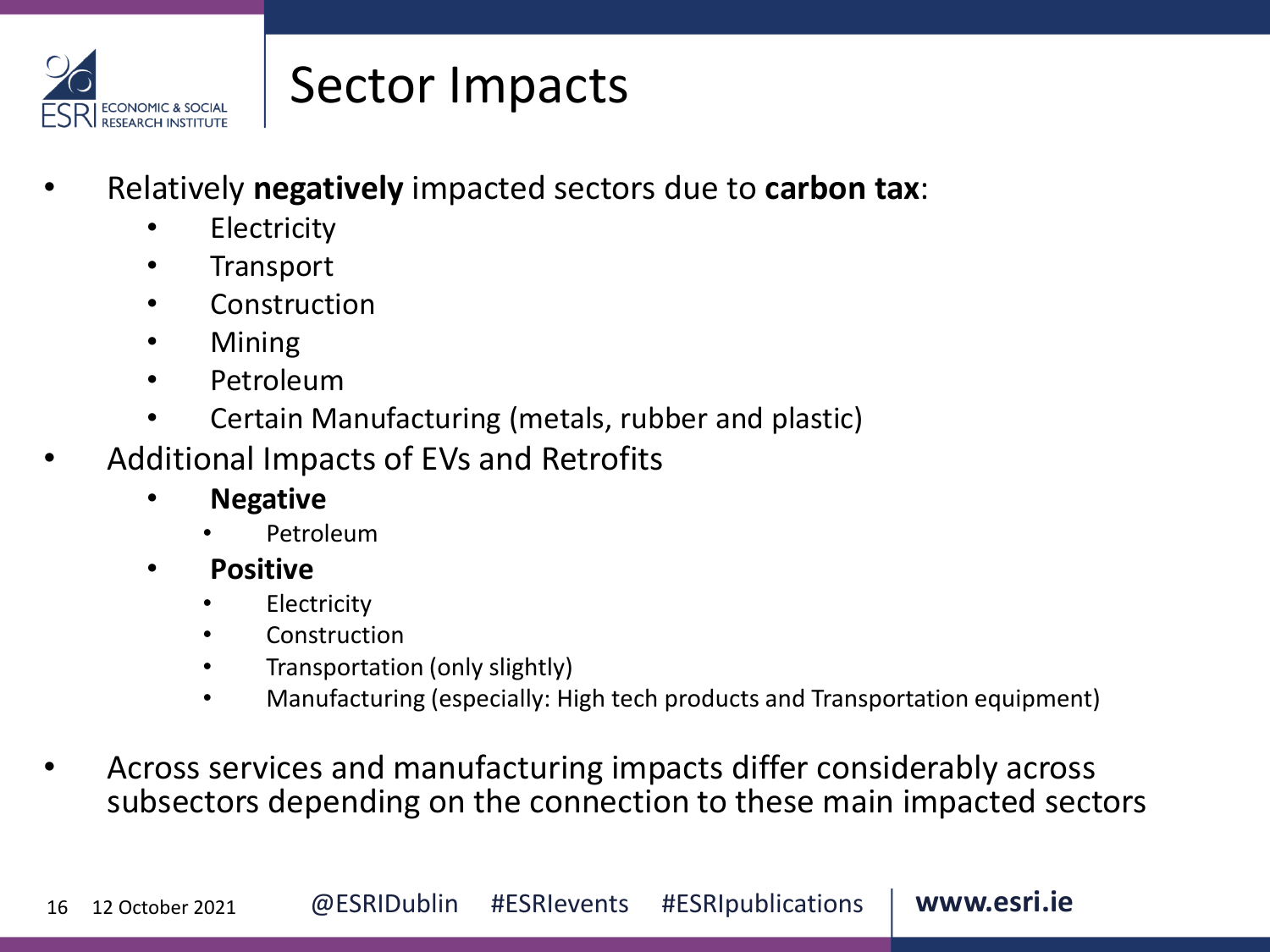

#### Households

- **Wage impacts** are highest for rural and poorer households
- Relative **disposable income** impacts are highest for richer households (and urban)
- Richer urban adopt more retrofits and EVs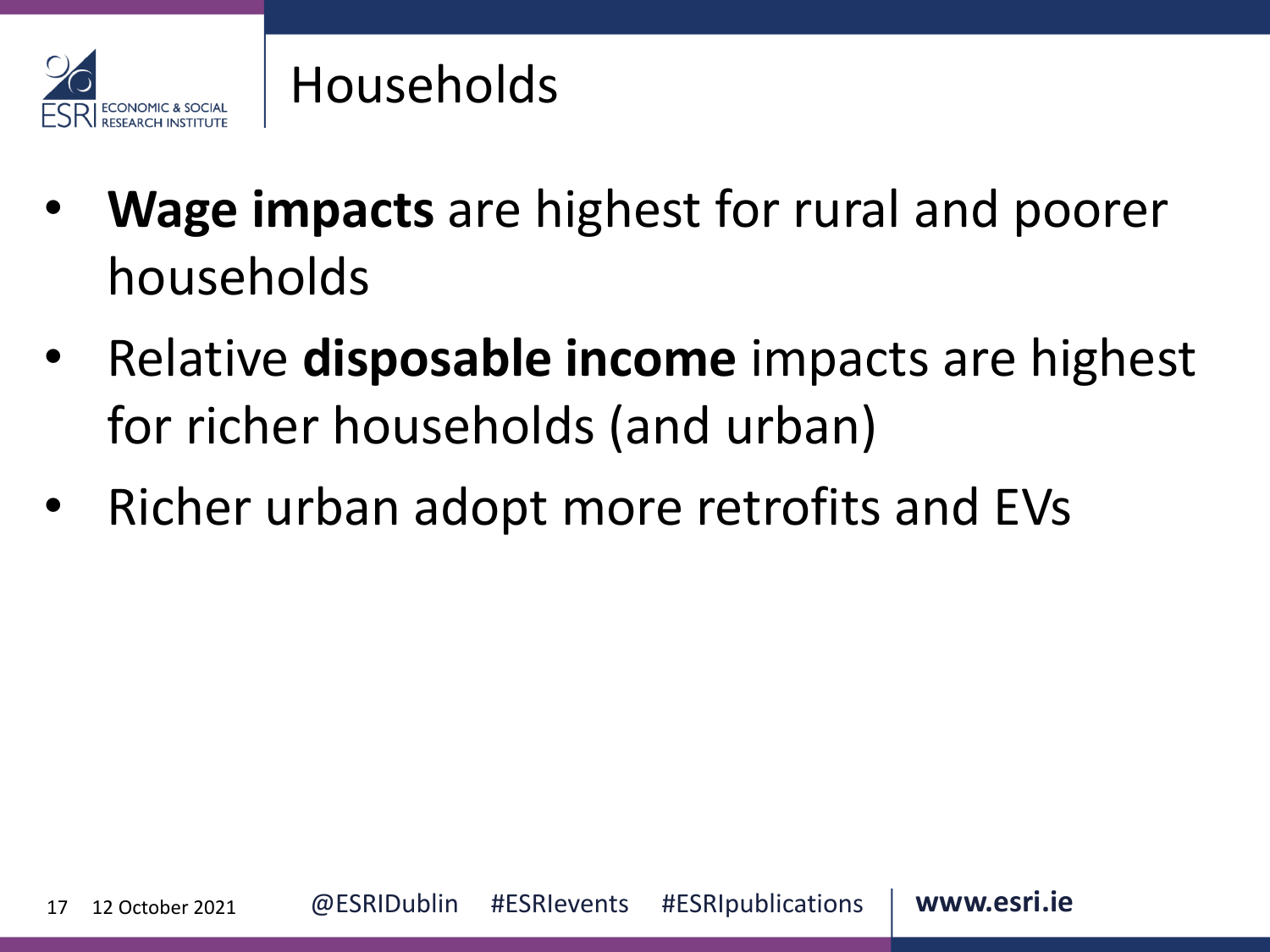

## Conclusions on initial results

- Broader economic and distributional impacts are **complex**
- **Secondary impacts** are significant
- How a transition is **funded** has impacts
- Significant **sectoral shifts** outside the core sectors are expected
- **Households** are impacted through various channels: wage income decreases most for poorer rural households, expenditures increase most for richer urban households
- Carbon taxation and carbon reduction measures complement each other
- **Feasibility** and **distributional** impacts need to be considered